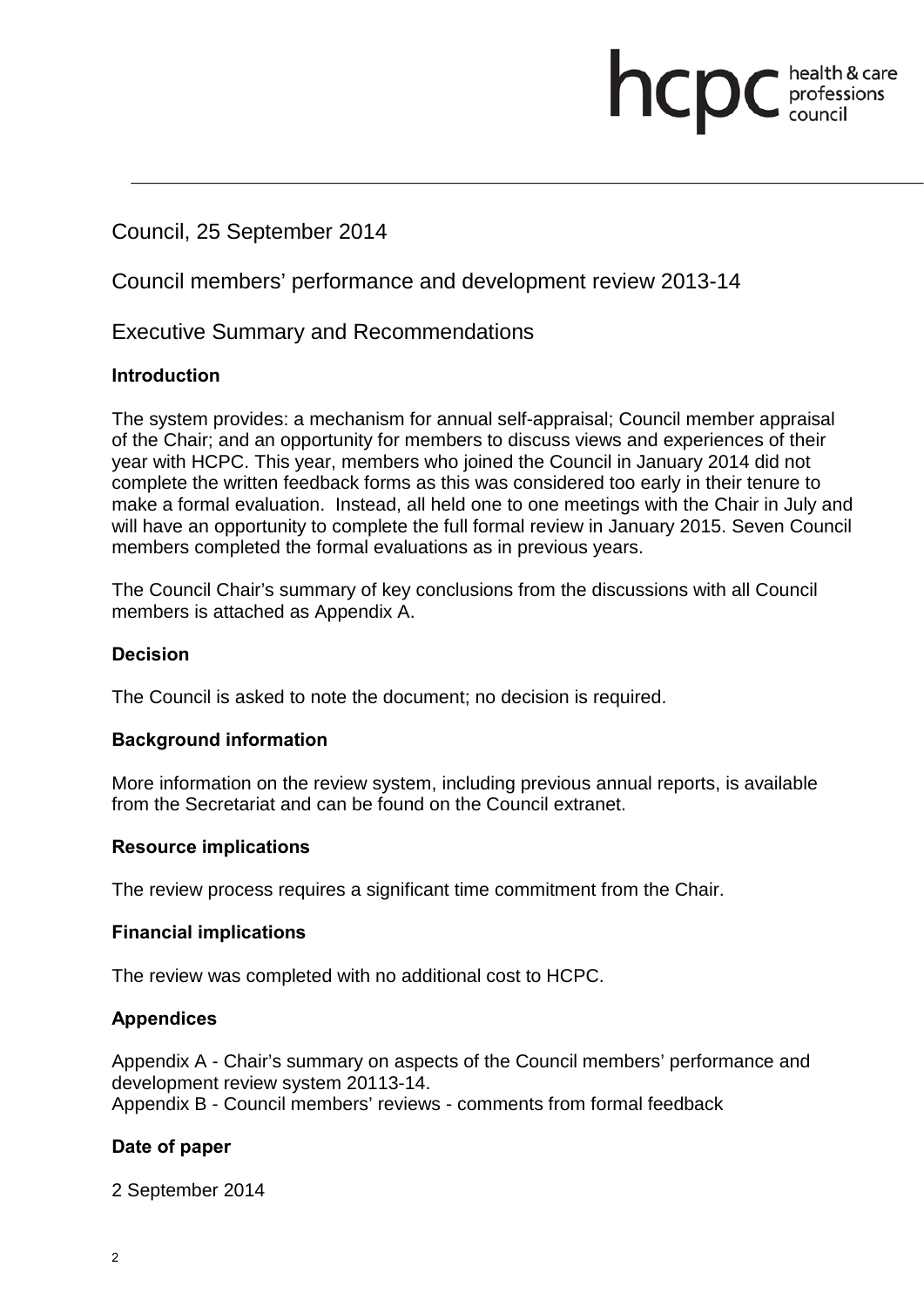# Appendix A<br> **Appendix A**<br> **Appendix A**<br> **Appendix A**<br> **Appendix A**<br> **Appendix A**<br> **Appendix A**<br> **Appendix A**<br> **Appendix A**<br> **Appendix A**<br> **Appendix A**<br> **Appendix A**<br> **Appendix A**<br> **Appendix A**<br> **Appendix A**<br> **Appendix A**<br> professions

# Council members performance review 2013-14: Chair's summary of themes from qualitative feedback

# **Feedback on Review process**

The format for the review received postive comments again this year, with no suggestions for any change. The three elements work well together and continue to be fit for purpose with a smaller Council. The changes to the timetable for the restructure has had an impact on the timing of the reviews, which normally occur in the early part of the year but this has been well handled by the Secretariat and should fall into place in due course.

# **Feedback on the Executive team**

Council members commented on the professionalism and commitment of the team. The combined experience in professional regulation is seen as a significant strength to the organisation. There had been some administrative issues at the start of appointments but overall, these have been dealt with swiftly. Some members raised outstanding issues in relation to policies and procedures and these will be reviewed by the Council over the coming months.

# **Feedback on Council and its relationship with the Executive**

The Council is working well as a new team, and relationships with the Executive continue to be good. Changes to the Committee structures have worked well, and the new meeting style has been broadly welcomed by members. The re-structure gives all members access to information which previously went to Committees, and there is more time for debate. Overall, the quality of papers presented is high and when challenge has been given it receives careful consideration by the Executive. External events in response to the Francis Report, the Austin seminar and the Executive's response to external reports have been well managed.

# **Areas for further consideration**

- Review of some of the Council's policies and procedures, and an opportunity to review the Council meeting feedback
- Give consideration to a mentoring system for new Council members as and when this is required
- Council must continue to be alert to external events and their influence on regulation
- Consider an exercise to look at individual characteristics of Council members (Meyers Briggs or similar)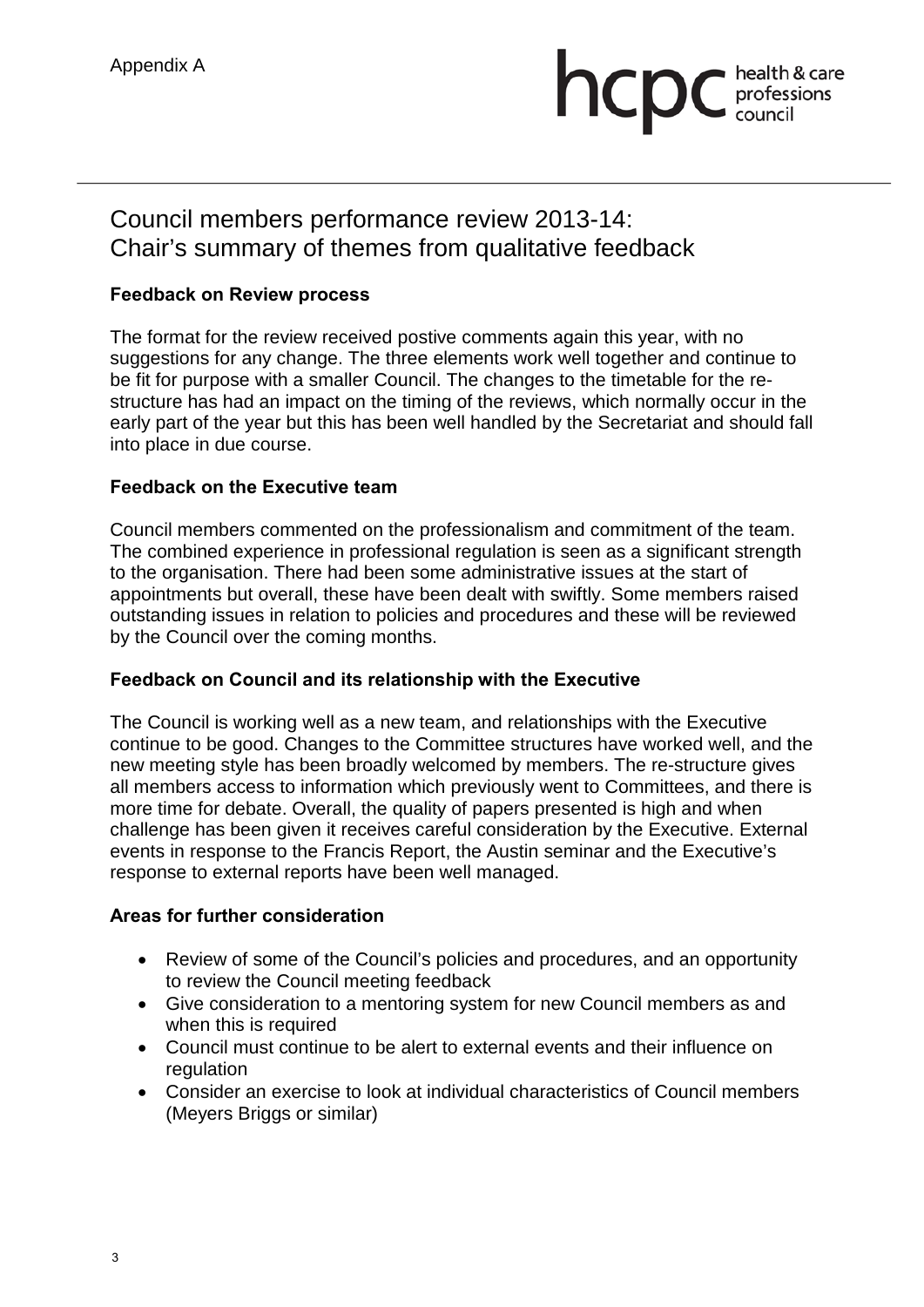# **HCPC competency based appraisal 2013-14 - Feedback collated from discussions**

# **1. On being a member of the Council**

The Council has recently undergone a restructure with some longstanding Council member's stepping down and new members with unique experience and views being incorporated.

# **Restructure**

- Smaller Council makes it easier to discuss papers in meetings.
- Smaller Council allows everyone to participate in the decision making process.
- Keener sense of being able to influence discussion and decision making.
- New meeting style allows more time to think, reflect and discus issues.
- The disbandment of some Committees and the incorporation of their business into
- Council requires information to be more focused to ensure effective use of the new board-like structure.
- Clear that consideration has been given to getting new members up to speed by providing background information in papers, however this requires continued focus.
- Varied experience and attributes is a strength of the new Council.
- Change is often necessary for the good of the organisation, along with public protection.

# **Experiences during 2013-14**

- Challenging year in terms of external Reports, such as Francis and Social Work education.
- Proud to be part of the HCPC and committed to devoting time and energy to Council and the HCPC.
- Council members continue to view their role as interesting and worthwhile.
- Increased awareness of the functions of the Council and the legal framework within which it operates.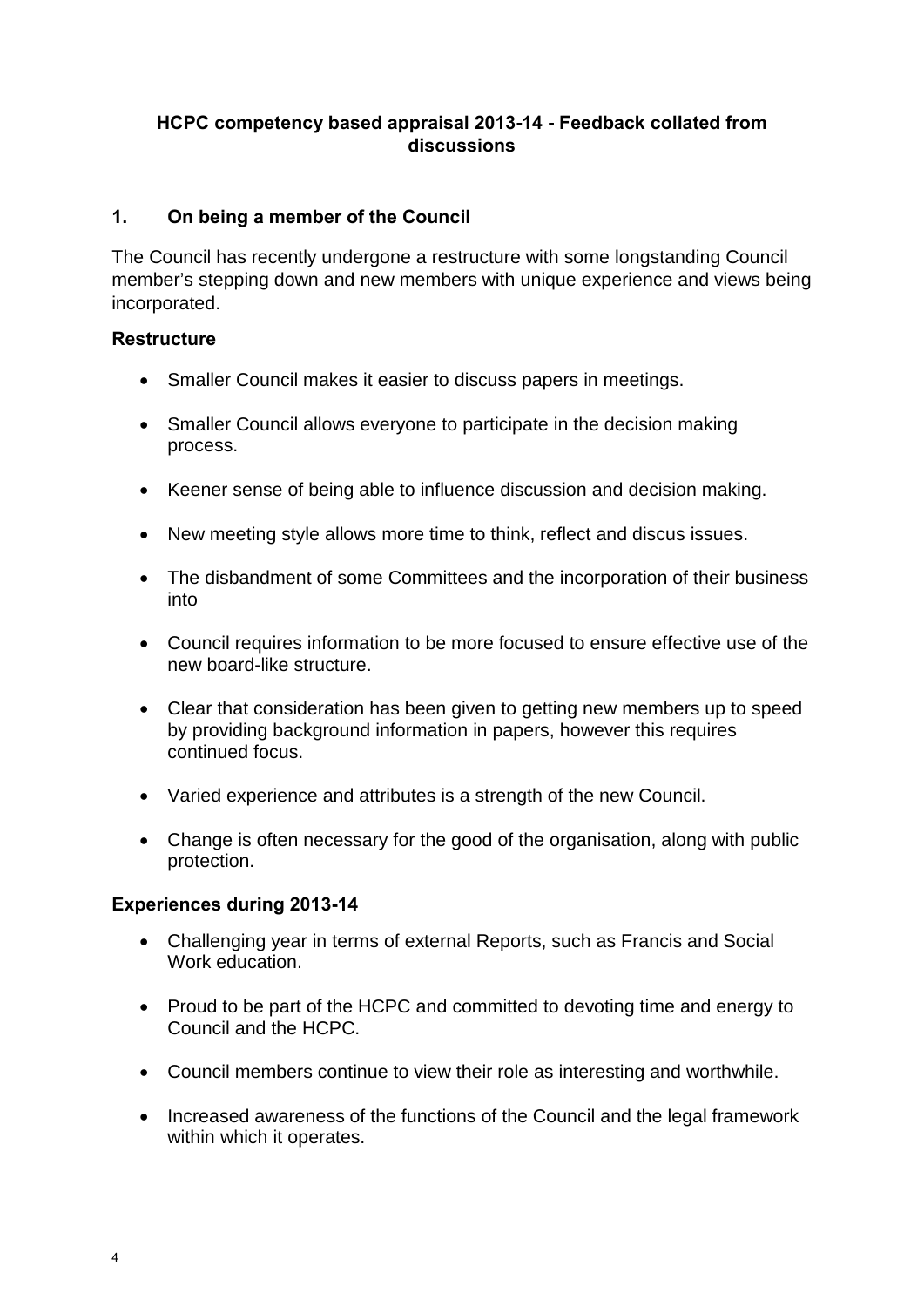- Legislative framework continues to change and every effort made to stay abreast of changes.
- Better understanding of how the HCPC operates.
- Council thinks strategically on most issues, and contributes to risk management.
- Good relationships within council.
- Able to take an active part in council discussions.
- Members focusing on contributing in areas they feel they are more skilled in could require review as the Council is now smaller in size, may require more all rounders.
- Attending HCPC events are enjoyable and a vital opportunity for members to engage with stakeholders and keep abreast of current issues.
- The move to paperless meetings using iPads was positive and had worked well.
- Council members should scrutinize all papers.
- Equality and Diversity training very interesting.

# **2. Feedback on the Executive**

- Try to strike a balance between support and challenge in Council meetings.
- Only challenge decisions when required. The Executive and the HCPC team are public protection focused.
- Clear that the Council is there for scrutiny and monitoring of the Executive.
- Able to gain a better understanding of the range and scope of HCPC by spending time with Departments within HCPC.
- Members continue to hold the Executive team in high regard, and positive about the organization and its achievements.
- Developed strong relationships with the Executive and senior management team.

# **3. Suggestions for future focus**

• Greater understanding and appreciation of the broader regulatory landscape.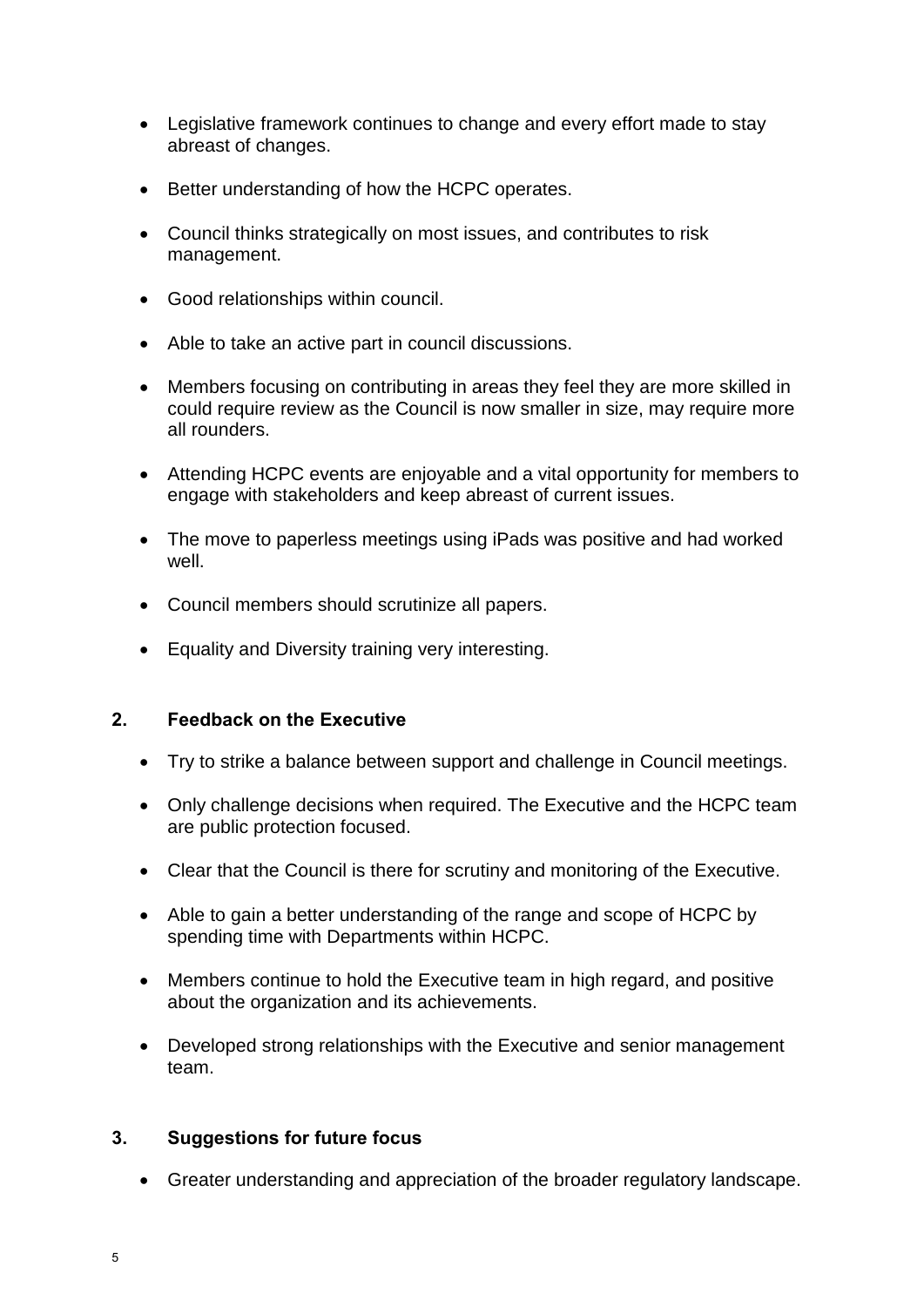- Look at member's individual strengths and weaknesses of members, perhaps using Meyers Briggs type tools.
- Strategy is very clear but might be worth taking stock in the light of different political scenarios in 2015.
- Risk of Bribery does not justify a separate training session.
- Explore scenarios on devolution and the impact of the general election on the work of HCPC.
- Train more Council members in chairing Registration Appeals.
- Greater understanding of being an evidence based regulator.
- Some concern about the Council response to Nary and would like to see some acknowledgement of the concerns that Narey raised about the quality of placements in the children's sector.
- The HCPC has clear strategy but might be worth taking stock in light of different political scenarios in 2015

# **4. The Review Process**

- Form is a good starting point, no changes required. The value is in the conversation and reflection rather than the form itself.
- Competencies relevant.

# **5. Feedback on Chair**

# **Leading the HCPC**

- Extensive knowledge and understanding about the political landscape and regulations, which allows her to convey a clear and concise vision to council, partners and the general public.
- Alert to rapidly changing regulatory climate, steers Council in setting strategic direction.
- Excellent at communicating the vision of HCPC on CPD.
- Anna and Marc have different and complementary skills and abilities, which makes for a very strong leadership team.